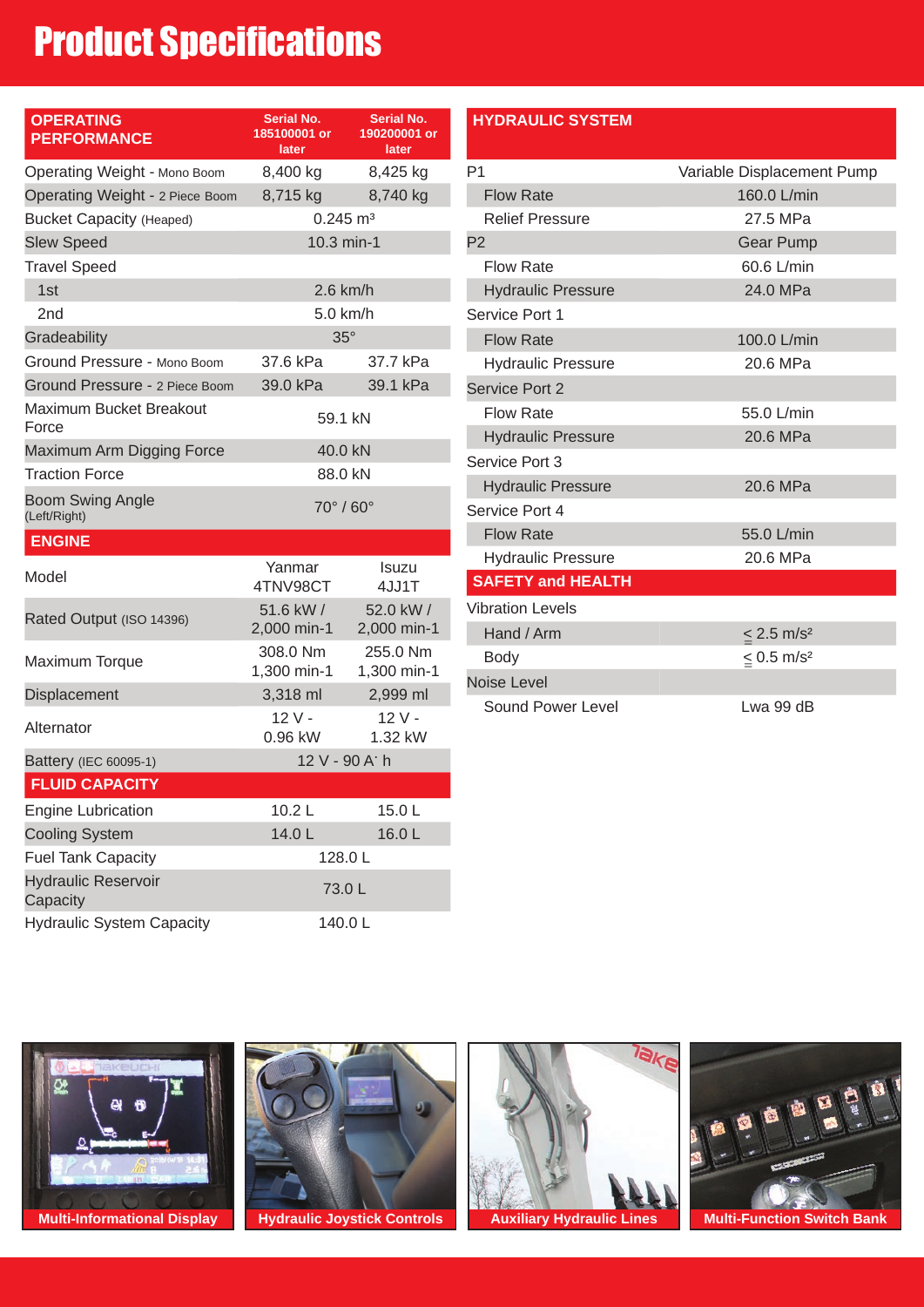## Mono Boom





# 2 Piece Boom



|  | <b>MACHINE DIMENSIONS</b>       | <b>Mono Boom</b> |              |              | 2-Piece Boom |
|--|---------------------------------|------------------|--------------|--------------|--------------|
|  |                                 | 1,780 mm ARM     | 1,960 mm ARM | 2,130 mm ARM |              |
|  | A Overall Length                | 6,530 mm         | 6,575 mm     | 6,660 mm     | 6,700 mm     |
|  | <b>B</b> Overall Height         | 2,550 mm         | 2,550 mm     | 2,550 mm     | 2,550 mm     |
|  | C Upper Structure Overall Width | 2,140 mm         | 2,140 mm     | 2,140 mm     | 2,140 mm     |
|  | D Ground Clearance              | 370 mm           | 370 mm       | 370 mm       | 370 mm       |
|  | <b>E</b> Crawler Base           | 2,210 mm         | 2,210 mm     | 2,210 mm     | 2,210 mm     |
|  | F Crawler Overall Length        | 2,855 mm         | 2,855 mm     | 2,855 mm     | 2,855 mm     |
|  | <b>G Crawler Overall Width</b>  | 2,200 mm         | 2,200 mm     | 2,200 mm     | 2,200 mm     |
|  | H Crawler Shoe Width            | 450 mm           | 450 mm       | 450 mm       | 450 mm       |